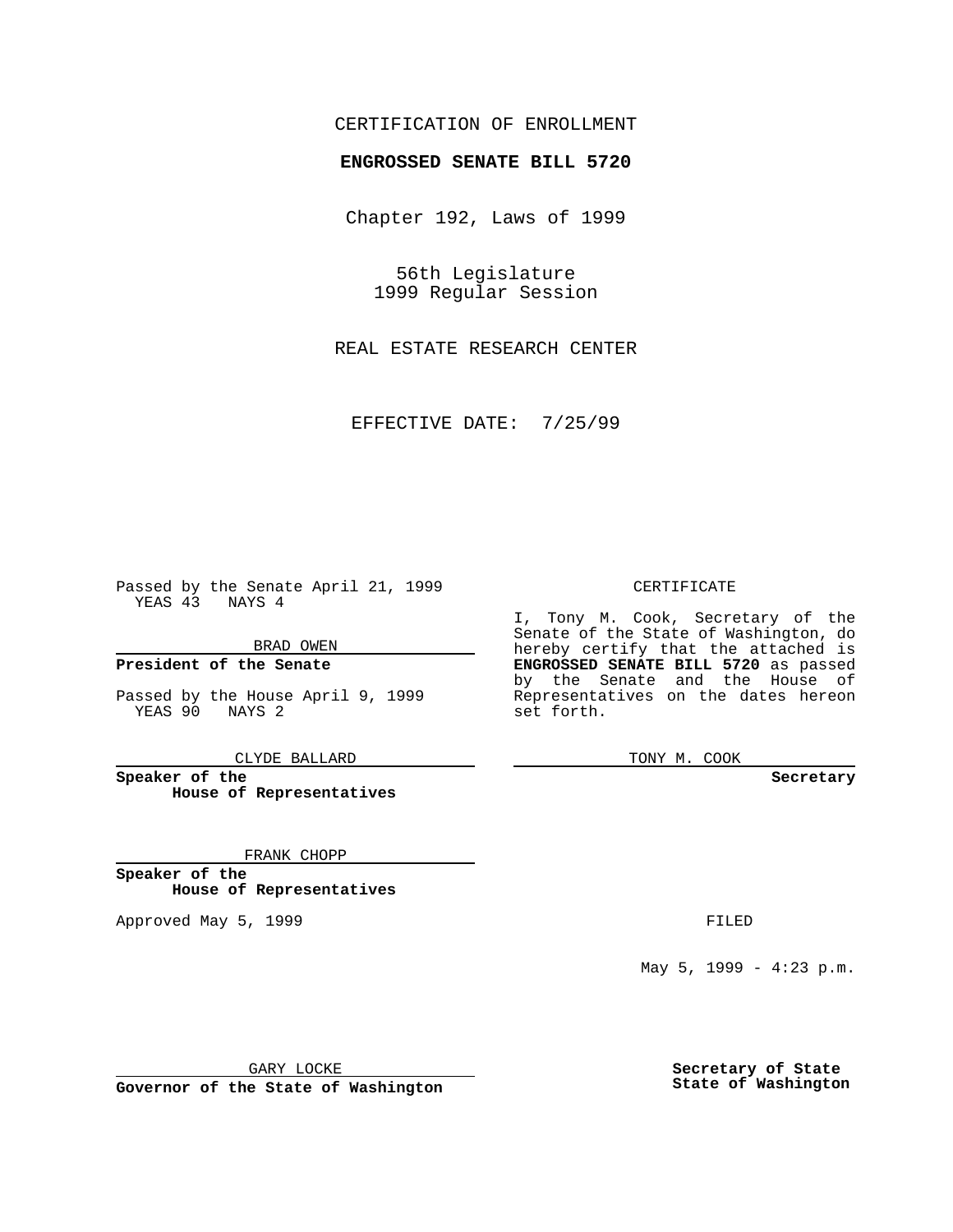## **ENGROSSED SENATE BILL 5720** \_\_\_\_\_\_\_\_\_\_\_\_\_\_\_\_\_\_\_\_\_\_\_\_\_\_\_\_\_\_\_\_\_\_\_\_\_\_\_\_\_\_\_\_\_\_\_

\_\_\_\_\_\_\_\_\_\_\_\_\_\_\_\_\_\_\_\_\_\_\_\_\_\_\_\_\_\_\_\_\_\_\_\_\_\_\_\_\_\_\_\_\_\_\_

### AS AMENDED BY THE HOUSE

Passed Legislature - 1999 Regular Session

**State of Washington 56th Legislature 1999 Regular Session By** Senators Shin, Sheahan, Kohl-Welles, Finkbeiner, Prentice, Horn, T. Sheldon, Kline, Jacobsen, West and Oke

Read first time 02/04/1999. Referred to Committee on Higher Education.

 AN ACT Relating to real estate research; adding new sections to chapter 18.85 RCW; and providing expiration dates.

BE IT ENACTED BY THE LEGISLATURE OF THE STATE OF WASHINGTON:

 NEW SECTION. **Sec. 1.** A new section is added to chapter 18.85 RCW to read as follows:

 (1) A fee of ten dollars is created and shall be assessed on each real estate broker, associate broker, and salesperson originally licensed after October 1, 1999, and upon each renewal of a license with an expiration date after October 1, 1999, including renewals of inactive licenses.

(2) This section expires September 30, 2005.

 NEW SECTION. **Sec. 2.** A new section is added to chapter 18.85 RCW to read as follows:

 (1) The Washington real estate research account is created in the state treasury. All receipts from the fee under section 1 of this act shall be deposited into the account. Moneys in the account may be spent only after appropriation. Expenditures from the account may be used only for the purposes of section 3 of this act.